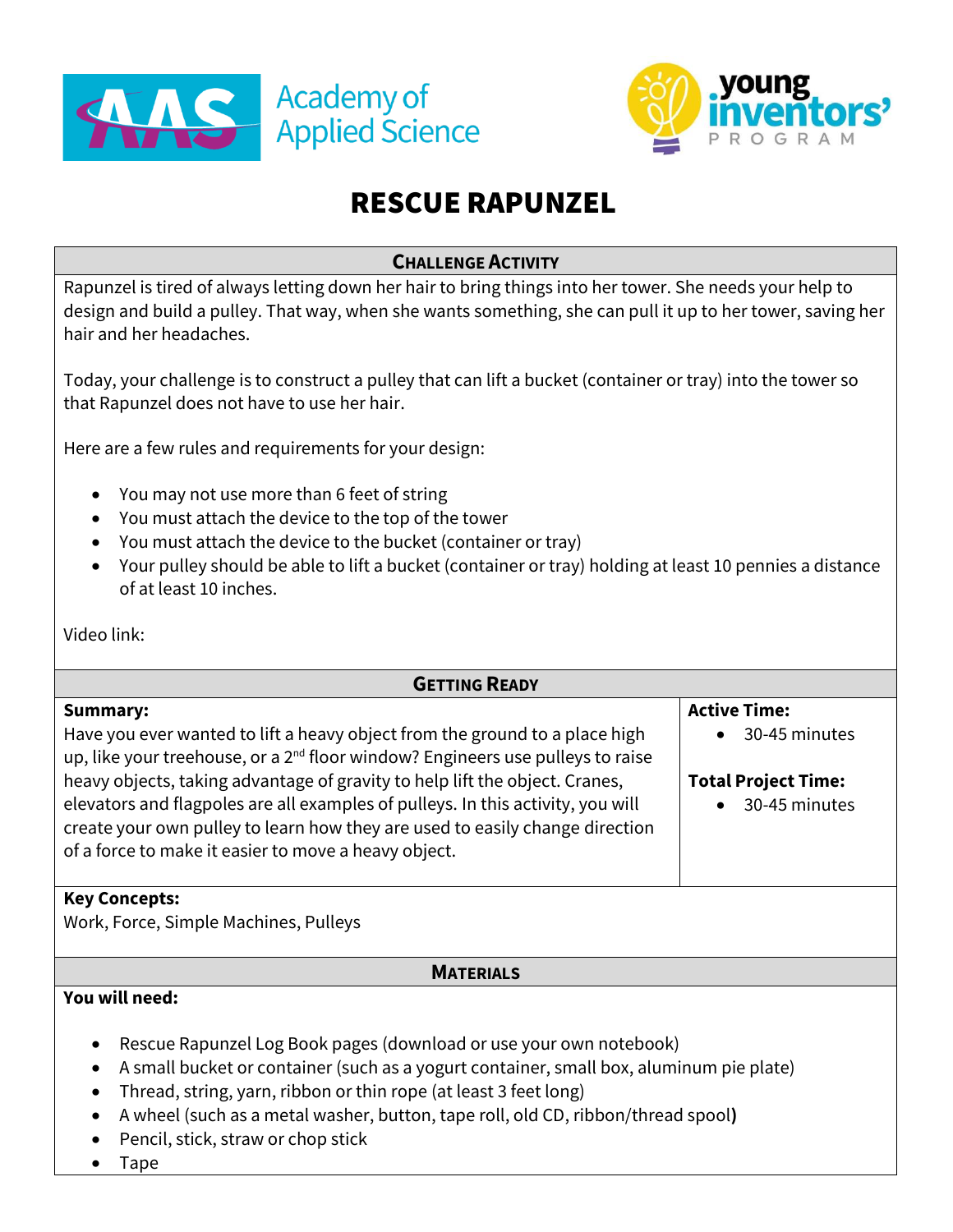- Ruler or yard stick
- Scissors
- Paper
- Clips (such as paper clips, binder clips, clothespins)
- 10 pennies or coins

# **BACKGROUND**

**Work**, in scientific terms, is defined as force times distance.

# Work = Force x Distance

**Force** is when you give an object energy causing it to move, stop moving, or change direction. Some forms of force are pushing, pulling or lifting. If you want to move a book from one side of a desk to the other, you must do **work** to move it. You can push the book, pull it, or lift. In each case, you are applying **force** for a certain distance (the length of the desk).

Imagine that you want the same amount of **work** to get done using less **force**. In this example, you still want the book to move from one side of the desk to the other, but you don't want to push as hard. If you use half as much **force** to push the book, then you will have to push the book twice as far to do the same amount of **work**. Or, you could use a **simple machine** to make up the difference in the force you are applying.

**Simple machines** make work easier. A **pulley** is one type of simple machine. **Pulleys** often help people lift heavy objects. A simple **pulley** is made of a wheel with a rope looped over it. The wheel is fixed in one spot and the rope moves over it. The weight is attached to the one end of the rope. To make the pulley lift the object, a **force** is applied to the free end of the rope.

An example of a simple pulley is seen below in this picture of a well. A bucket of water can easily be lifted from the well. The bucket is tied to the end of the rope, and the **force** is applied when the person on the other end of the rope pulls the rope downward. This **force** turns the wheel with the rope and the heavy bucket is pulled up. **Work** is being done to move the bucket from the bottom of the well to the top.



# **INSTRUCTIONS**

You are free to try and test as many different designs of your pulley to find the one that works best (can pull up more weight, or pull the weight a longer distance up to the tower). Plan your idea, draw your designs, build, test, re-build.